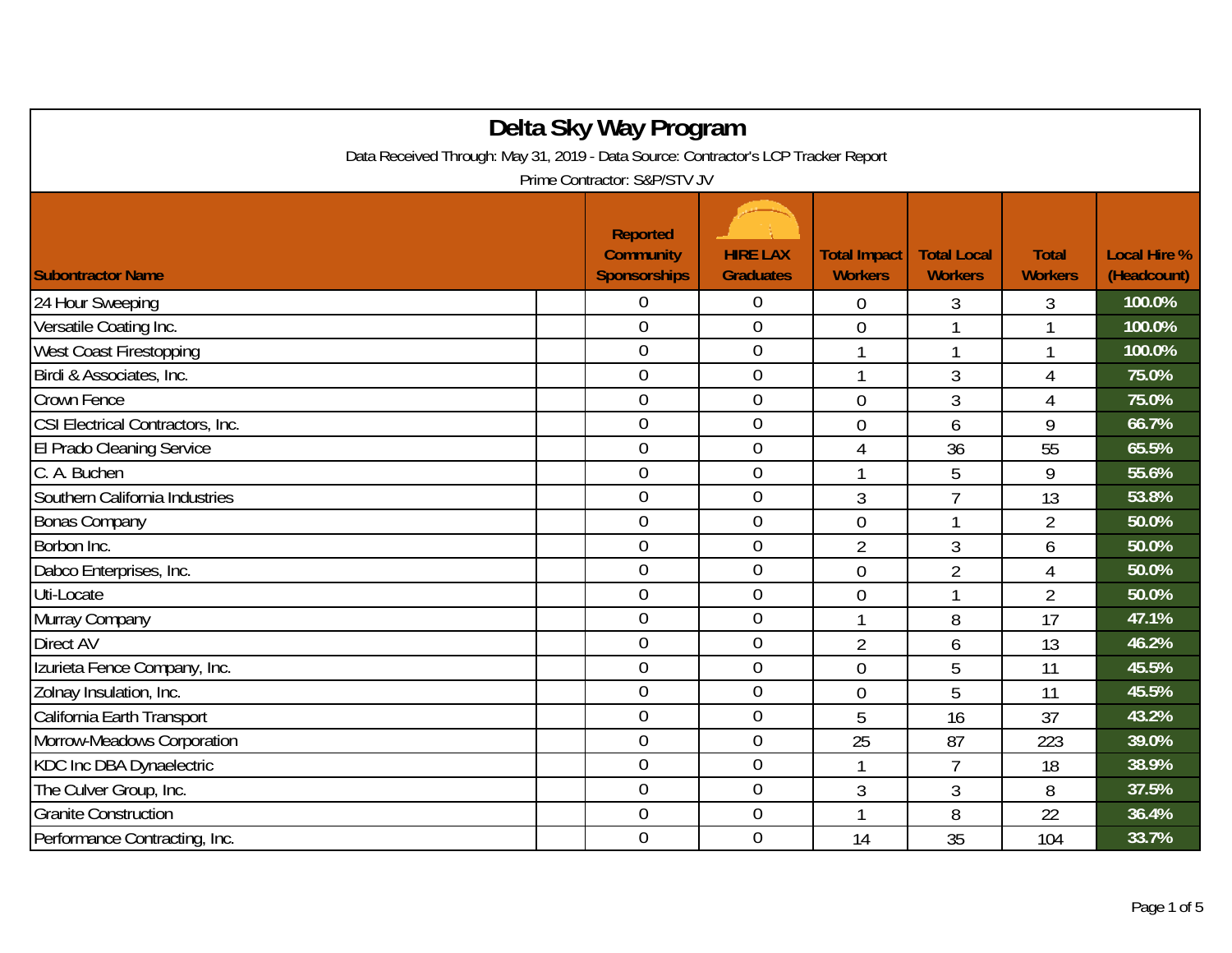| Delta Sky Way Program<br>Data Received Through: May 31, 2019 - Data Source: Contractor's LCP Tracker Report<br>Prime Contractor: S&P/STV JV |  |                                                     |                                     |                                       |                                      |                                |                                    |  |
|---------------------------------------------------------------------------------------------------------------------------------------------|--|-----------------------------------------------------|-------------------------------------|---------------------------------------|--------------------------------------|--------------------------------|------------------------------------|--|
| <b>Subontractor Name</b>                                                                                                                    |  | Reported<br><b>Community</b><br><b>Sponsorships</b> | <b>HIRE LAX</b><br><b>Graduates</b> | <b>Total Impact</b><br><b>Workers</b> | <b>Total Local</b><br><b>Workers</b> | <b>Total</b><br><b>Workers</b> | <b>Local Hire %</b><br>(Headcount) |  |
| 3531 Trucking Inc.                                                                                                                          |  | 0                                                   | $\boldsymbol{0}$                    | $\overline{0}$                        | 3                                    | 9                              | 33.3%                              |  |
| Comet Electric                                                                                                                              |  | $\overline{0}$                                      | $\overline{0}$                      | $\overline{0}$                        | 3                                    | 9                              | 33.3%                              |  |
| <b>Crane Rental Service</b>                                                                                                                 |  | $\overline{0}$                                      | $\boldsymbol{0}$                    | $\overline{0}$                        | 1                                    | 3                              | 33.3%                              |  |
| GGG Demolition, Inc.                                                                                                                        |  | $\overline{0}$                                      | $\boldsymbol{0}$                    | $\overline{2}$                        | 20                                   | 60                             | 33.3%                              |  |
| Giroux Glass Inc.                                                                                                                           |  | $\overline{0}$                                      | $\mathbf 0$                         | 0                                     | $\mathbf{1}$                         | $\overline{3}$                 | 33.3%                              |  |
| Nold's Equipment, Inc.                                                                                                                      |  | $\overline{0}$                                      | $\mathbf 0$                         | 1                                     | 1                                    | 3                              | 33.3%                              |  |
| So-Cal Insulation                                                                                                                           |  | $\overline{0}$                                      | $\mathbf 0$                         |                                       | $\mathbf{1}$                         | 3                              | 33.3%                              |  |
| ISEC, Inc.                                                                                                                                  |  | $\overline{0}$                                      | $\mathbf 0$                         | 4                                     | 18                                   | 56                             | 32.1%                              |  |
| CSA Constructors, Inc.                                                                                                                      |  | $\mathbf 0$                                         | $\boldsymbol{0}$                    | $\overline{2}$                        | 6                                    | 19                             | 31.6%                              |  |
| Infinity Drywall Contracting Inc.                                                                                                           |  | $\mathbf 0$                                         | $\mathbf 0$                         | 6                                     | 28                                   | 89                             | 31.5%                              |  |
| Penhall Company                                                                                                                             |  | $\overline{0}$                                      | $\overline{0}$                      |                                       | 11                                   | 35                             | 31.4%                              |  |
| Critchfield Mechanical Inc. of So. Cal.                                                                                                     |  | $\overline{0}$                                      | $\boldsymbol{0}$                    | $\overline{2}$                        | 5                                    | 16                             | 31.3%                              |  |
| R.J.&J. CONSTRUCTION, INC.                                                                                                                  |  | $\overline{0}$                                      | $\mathbf 0$                         | 3                                     | 8                                    | 26                             | 30.8%                              |  |
| Matrix Environmental, INC.                                                                                                                  |  | $\overline{0}$                                      | $\mathbf 0$                         |                                       | 19                                   | 62                             | 30.6%                              |  |
| Cosco Fire Protection, Inc. - Sprinklers                                                                                                    |  | $\boldsymbol{0}$                                    | $\boldsymbol{0}$                    | 0                                     | 5                                    | 17                             | 29.4%                              |  |
| Martin Bros. Marcowall, LLC                                                                                                                 |  | $\boldsymbol{0}$                                    | $\overline{0}$                      | $\overline{2}$                        | $\overline{7}$                       | 24                             | 29.2%                              |  |
| <b>Austin Enterprise</b>                                                                                                                    |  | $\overline{0}$                                      | $\mathbf 0$                         | $\overline{0}$                        | $\overline{4}$                       | 14                             | 28.6%                              |  |
| Safe Scaffolding                                                                                                                            |  | $\overline{0}$                                      | $\mathbf 0$                         | $\overline{0}$                        | $\overline{2}$                       | 7                              | 28.6%                              |  |
| Universal Metro, Inc.                                                                                                                       |  | $\overline{0}$                                      | $\mathbf 0$                         | $\overline{0}$                        | $\overline{2}$                       | $\overline{7}$                 | 28.6%                              |  |
| Best Contracting Services, Inc.                                                                                                             |  | $\overline{0}$                                      | $\mathbf 0$                         |                                       | 3                                    | 12                             | 25.0%                              |  |
| Building Electronic Controls, Inc.                                                                                                          |  | $\overline{0}$                                      | $\boldsymbol{0}$                    | $\mathbf 0$                           | 3                                    | 12                             | 25.0%                              |  |
| GecTwo, Inc.                                                                                                                                |  | $\overline{0}$                                      | $\mathbf 0$                         | $\overline{1}$                        | $\overline{4}$                       | 16                             | 25.0%                              |  |
| <b>GRIFFITH COMPANY</b>                                                                                                                     |  | $\mathbf 0$                                         | $\boldsymbol{0}$                    | $\overline{7}$                        | 27                                   | 108                            | 25.0%                              |  |
| Group Delta Consultants, Inc.                                                                                                               |  | $\overline{0}$                                      | $\mathbf 0$                         | $\overline{0}$                        | 1                                    | 4                              | 25.0%                              |  |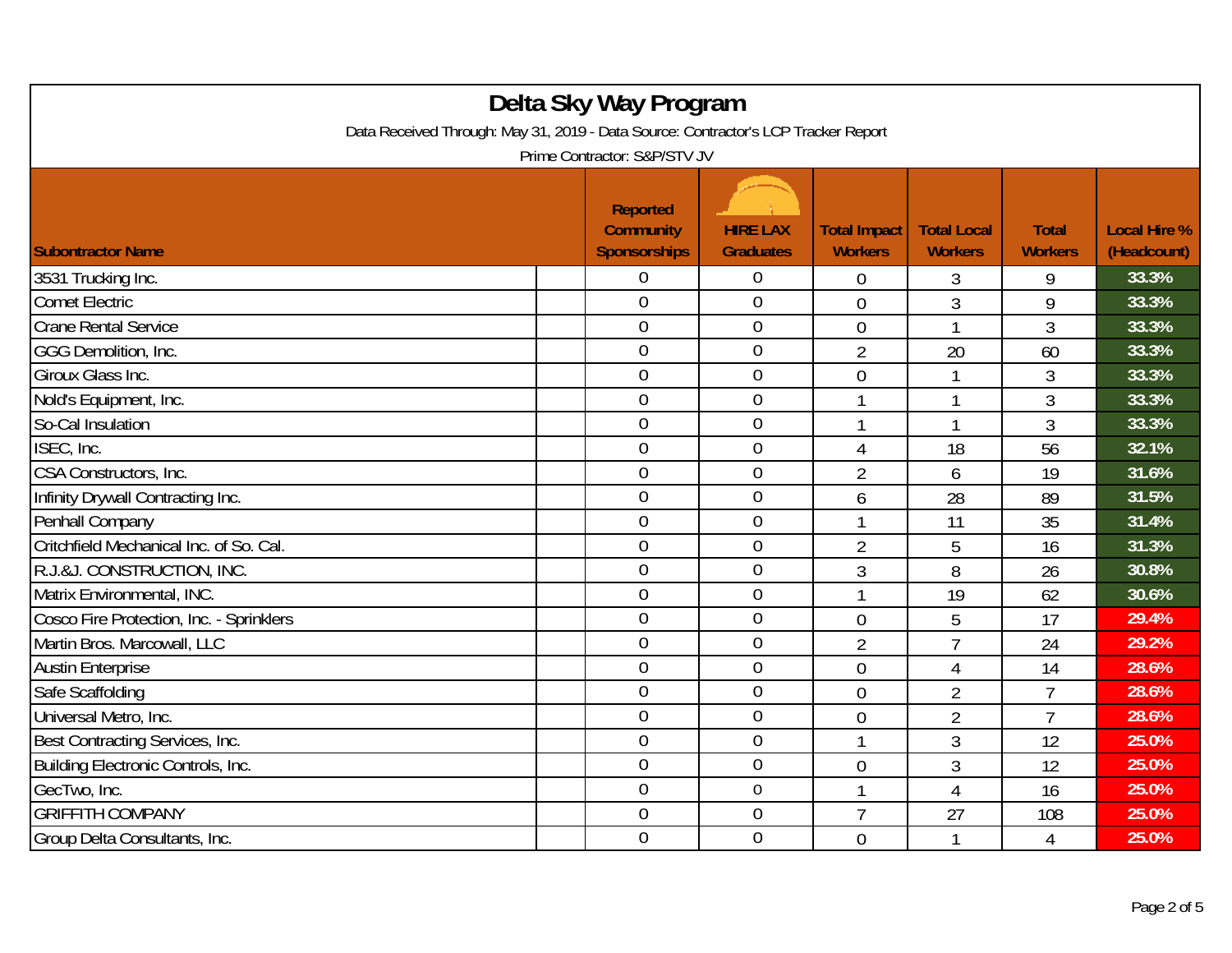| Delta Sky Way Program<br>Data Received Through: May 31, 2019 - Data Source: Contractor's LCP Tracker Report<br>Prime Contractor: S&P/STV JV |  |                                                            |                                     |                                       |                                      |                                |                                    |  |
|---------------------------------------------------------------------------------------------------------------------------------------------|--|------------------------------------------------------------|-------------------------------------|---------------------------------------|--------------------------------------|--------------------------------|------------------------------------|--|
| <b>Subontractor Name</b>                                                                                                                    |  | <b>Reported</b><br><b>Community</b><br><b>Sponsorships</b> | <b>HIRE LAX</b><br><b>Graduates</b> | <b>Total Impact</b><br><b>Workers</b> | <b>Total Local</b><br><b>Workers</b> | <b>Total</b><br><b>Workers</b> | <b>Local Hire %</b><br>(Headcount) |  |
| Lawrence W Rosine Co                                                                                                                        |  | 0                                                          | $\boldsymbol{0}$                    | 0                                     | 2                                    | 8                              | 25.0%                              |  |
| Limbach Company LP                                                                                                                          |  | $\overline{0}$                                             | $\overline{0}$                      | 3                                     | 9                                    | 36                             | 25.0%                              |  |
| Pro Steel Erectors, Inc.                                                                                                                    |  | $\mathbf 0$                                                | $\mathbf 0$                         | $\overline{0}$                        | 4                                    | 16                             | 25.0%                              |  |
| <b>RMA Group</b>                                                                                                                            |  | $\overline{0}$                                             | $\boldsymbol{0}$                    |                                       | 1                                    | $\overline{4}$                 | 25.0%                              |  |
| Rosendin Electric                                                                                                                           |  | $\overline{0}$                                             | $\mathbf 0$                         | $\overline{2}$                        | 5                                    | 21                             | 23.8%                              |  |
| Norcal Pipeline Services, Inc.                                                                                                              |  | $\overline{0}$                                             | $\boldsymbol{0}$                    | $\overline{0}$                        | 6                                    | 26                             | 23.1%                              |  |
| Johnson & Turner Painting Co. Inc.                                                                                                          |  | $\mathbf 0$                                                | $\mathbf 0$                         | $\overline{0}$                        | $\overline{4}$                       | 18                             | 22.2%                              |  |
| Western Industrial Contractors, Inc.                                                                                                        |  | $\overline{0}$                                             | $\overline{0}$                      | 5                                     | 16                                   | 74                             | 21.6%                              |  |
| <b>Advanced Fire Protection</b>                                                                                                             |  | $\overline{0}$                                             | $\boldsymbol{0}$                    |                                       | $\overline{2}$                       | 10                             | 20.0%                              |  |
| Stantru Resources Inc DBA Santru Reinforcing Steel                                                                                          |  | $\overline{0}$                                             | $\overline{0}$                      | $\overline{0}$                        | $\overline{2}$                       | 10                             | 20.0%                              |  |
| Traffic Management, Inc.                                                                                                                    |  | $\overline{0}$                                             | $\mathbf 0$                         | $\overline{0}$                        | 3                                    | 15                             | 20.0%                              |  |
| United Heider Inspection Group                                                                                                              |  | $\overline{0}$                                             | $\mathbf 0$                         | $\overline{0}$                        | 3                                    | 16                             | 18.8%                              |  |
| <b>ACCO Engineered Systems</b>                                                                                                              |  | $\overline{0}$                                             | $\overline{0}$                      | $\overline{0}$                        | 3                                    | 18                             | 16.7%                              |  |
| GONSALVES & SANTUCCI INC. DBA CONCO PUMPING INC                                                                                             |  | $\overline{0}$                                             | $\mathbf 0$                         | 1                                     | 1                                    | 6                              | 16.7%                              |  |
| United Riggers & Erectors, Inc.                                                                                                             |  | $\overline{0}$                                             | $\mathbf 0$                         | $\overline{0}$                        | $\overline{2}$                       | 12                             | 16.7%                              |  |
| <b>Badger Daylighting Corp</b>                                                                                                              |  | $\overline{0}$                                             | $\boldsymbol{0}$                    | $\mathbf{1}$                          | 4                                    | 27                             | 14.8%                              |  |
| Air Balance Co, Inc.                                                                                                                        |  | $\overline{0}$                                             | $\mathbf 0$                         | $\overline{0}$                        | $\mathbf{1}$                         | $\overline{7}$                 | 14.3%                              |  |
| <b>Shape Interior Systems</b>                                                                                                               |  | $\overline{0}$                                             | $\mathbf 0$                         | $\overline{0}$                        | 1                                    | $\overline{7}$                 | 14.3%                              |  |
| <b>Vertical Access</b>                                                                                                                      |  | $\overline{0}$                                             | $\overline{0}$                      | $\overline{0}$                        | 1                                    | $\overline{7}$                 | 14.3%                              |  |
| Environmental Construction Group, Inc.                                                                                                      |  | $\boldsymbol{0}$                                           | $\boldsymbol{0}$                    |                                       | $\overline{2}$                       | 15                             | 13.3%                              |  |
| Northstar Contracting Group, Inc.                                                                                                           |  | $\overline{0}$                                             | $\mathbf 0$                         | $\mathbf 0$                           | $\overline{2}$                       | 15                             | 13.3%                              |  |
| <b>Underground Construction Company</b>                                                                                                     |  | $\overline{0}$                                             | $\overline{0}$                      | $\overline{0}$                        | $\overline{4}$                       | 31                             | 12.9%                              |  |
| Dean Visosky Contractors, Inc.                                                                                                              |  | $\boldsymbol{0}$                                           | $\boldsymbol{0}$                    | $\overline{0}$                        | 1                                    | 8                              | 12.5%                              |  |
| G & F Concrete Cutting                                                                                                                      |  | $\overline{0}$                                             | $\mathbf 0$                         | $\overline{0}$                        | 1                                    | 9                              | 11.1%                              |  |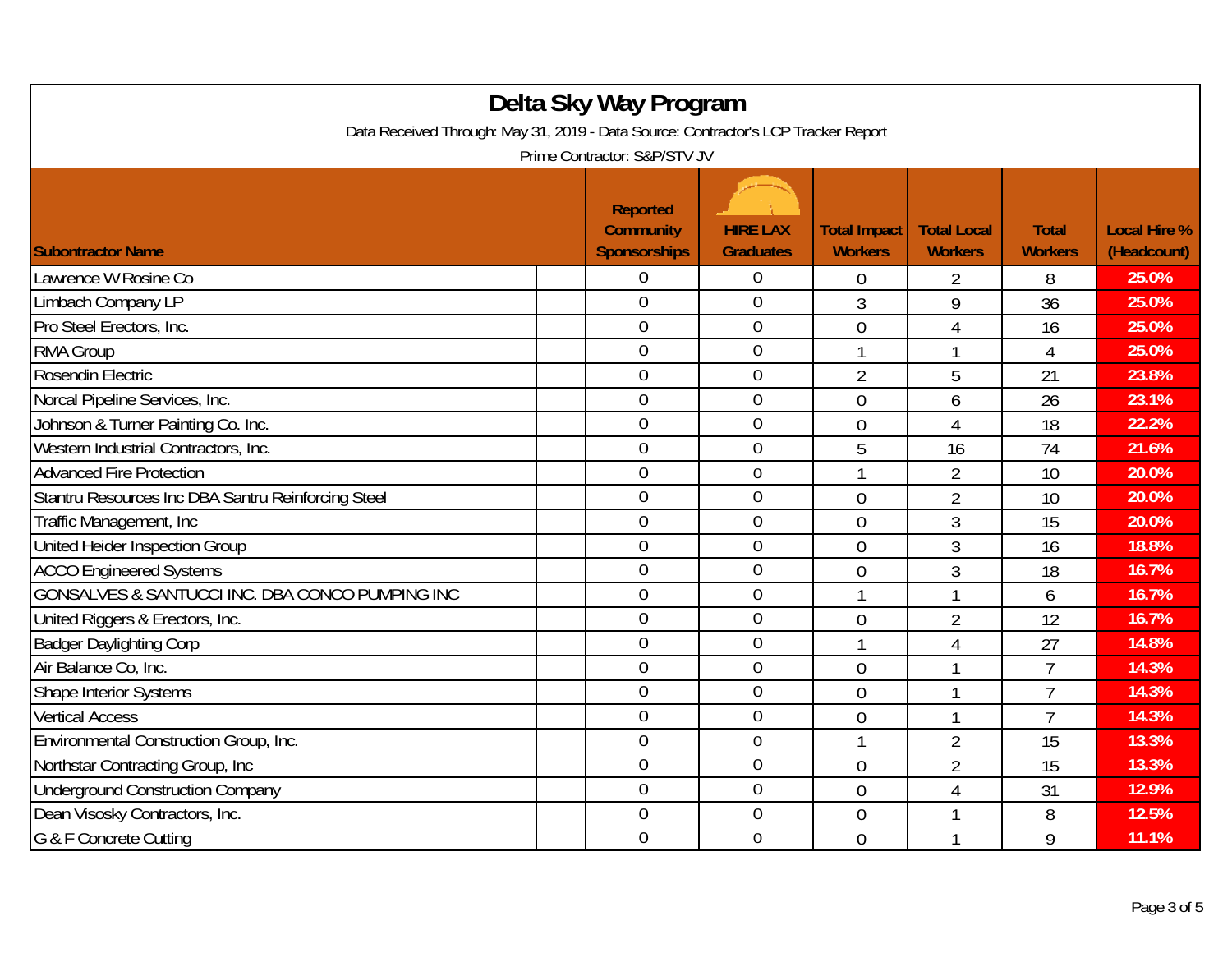| Delta Sky Way Program<br>Data Received Through: May 31, 2019 - Data Source: Contractor's LCP Tracker Report<br>Prime Contractor: S&P/STV JV |                                                            |                                     |                                       |                                      |                                |                                    |  |  |
|---------------------------------------------------------------------------------------------------------------------------------------------|------------------------------------------------------------|-------------------------------------|---------------------------------------|--------------------------------------|--------------------------------|------------------------------------|--|--|
| <b>Subontractor Name</b>                                                                                                                    | <b>Reported</b><br><b>Community</b><br><b>Sponsorships</b> | <b>HIRE LAX</b><br><b>Graduates</b> | <b>Total Impact</b><br><b>Workers</b> | <b>Total Local</b><br><b>Workers</b> | <b>Total</b><br><b>Workers</b> | <b>Local Hire %</b><br>(Headcount) |  |  |
| <b>Xcel Mechanical Systems</b>                                                                                                              | 0                                                          | $\overline{0}$                      | 0                                     | 2                                    | 20                             | 10.0%                              |  |  |
| Mr. Crane, Inc.                                                                                                                             | $\overline{0}$                                             | $\overline{0}$                      | $\overline{0}$                        | 1                                    | 22                             | 4.5%                               |  |  |
| A Good Sign & Graphics Co                                                                                                                   | $\boldsymbol{0}$                                           | $\boldsymbol{0}$                    | $\overline{0}$                        | $\overline{0}$                       | 5                              | 0.0%                               |  |  |
| <b>AERO Bridgeworks</b>                                                                                                                     | $\boldsymbol{0}$                                           | $\boldsymbol{0}$                    | $\overline{0}$                        | $\overline{0}$                       | 24                             | 0.0%                               |  |  |
| ARB, Inc.                                                                                                                                   | $\overline{0}$                                             | $\mathbf 0$                         | $\overline{0}$                        | $\overline{0}$                       | 1                              | 0.0%                               |  |  |
| Art Cuevas Concrete                                                                                                                         | $\boldsymbol{0}$                                           | $\mathbf 0$                         | $\overline{0}$                        | $\overline{0}$                       | 12                             | 0.0%                               |  |  |
| <b>Bragg Crane Service</b>                                                                                                                  | $\overline{0}$                                             | $\overline{0}$                      | $\mathbf 0$                           | $\overline{0}$                       | 3                              | 0.0%                               |  |  |
| CENTER-LINE CONCRETE CUTTING INC                                                                                                            | $\overline{0}$                                             | $\mathbf 0$                         | $\overline{0}$                        | $\overline{0}$                       | $\overline{2}$                 | 0.0%                               |  |  |
| City Service Contracting, Inc.                                                                                                              | $\overline{0}$                                             | $\boldsymbol{0}$                    | $\overline{0}$                        | $\overline{0}$                       | 5                              | 0.0%                               |  |  |
| Climatec                                                                                                                                    | $\boldsymbol{0}$                                           | $\mathbf 0$                         | $\mathbf 0$                           | $\overline{0}$                       | $\overline{2}$                 | 0.0%                               |  |  |
| Commercial Scaffolding of CA, Inc.                                                                                                          | $\overline{0}$                                             | $\mathbf 0$                         | $\overline{0}$                        | $\overline{0}$                       | $\overline{4}$                 | 0.0%                               |  |  |
| <b>Concrete Coring Company</b>                                                                                                              | $\overline{0}$                                             | $\mathbf 0$                         | $\overline{0}$                        | $\overline{0}$                       | $\overline{2}$                 | 0.0%                               |  |  |
| CONNER CONCRETE CUTTING & CORING                                                                                                            | $\overline{0}$                                             | $\mathbf 0$                         | $\overline{0}$                        | $\overline{0}$                       | 6                              | 0.0%                               |  |  |
| Digital Decora, Inc.                                                                                                                        | $\overline{0}$                                             | $\mathbf 0$                         | $\overline{0}$                        | $\overline{0}$                       | $\overline{2}$                 | 0.0%                               |  |  |
| Geo-Advantec, Inc.                                                                                                                          | $\boldsymbol{0}$                                           | $\boldsymbol{0}$                    | $\mathbf 0$                           | $\overline{0}$                       | 1                              | 0.0%                               |  |  |
| <b>Hill Crane Service</b>                                                                                                                   | $\boldsymbol{0}$                                           | $\boldsymbol{0}$                    | $\overline{0}$                        | $\overline{0}$                       | 5                              | 0.0%                               |  |  |
| J Colavin & Son, Inc                                                                                                                        | $\overline{0}$                                             | $\overline{0}$                      | $\overline{0}$                        | $\overline{0}$                       | $\overline{2}$                 | 0.0%                               |  |  |
| Pan Pacific Mechanical                                                                                                                      | $\overline{0}$                                             | $\overline{0}$                      | $\mathbf 0$                           | $\overline{0}$                       | 6                              | 0.0%                               |  |  |
| <b>PCI Striping</b>                                                                                                                         | $\overline{0}$                                             | $\mathbf 0$                         | $\overline{0}$                        | $\overline{0}$                       | 14                             | 0.0%                               |  |  |
| Premier Interior Development, Inc.                                                                                                          | $\boldsymbol{0}$                                           | $\mathbf 0$                         | $\overline{0}$                        | $\overline{0}$                       | 6                              | 0.0%                               |  |  |
| Premier Tile & Marble                                                                                                                       | $\overline{0}$                                             | $\mathbf 0$                         | $\overline{0}$                        | $\overline{0}$                       | $\overline{2}$                 | 0.0%                               |  |  |
| PSI3G Inc dba Partition Specialties, Inc.                                                                                                   | $\overline{0}$                                             | $\mathbf 0$                         | $\overline{0}$                        | $\overline{0}$                       | $\overline{2}$                 | 0.0%                               |  |  |
| Psomas                                                                                                                                      | $\overline{0}$                                             | $\boldsymbol{0}$                    | $\mathbf 0$                           | $\overline{0}$                       | $\overline{2}$                 | 0.0%                               |  |  |
| R. J. Lalonde, Inc.                                                                                                                         | $\overline{0}$                                             | $\mathbf 0$                         | $\overline{0}$                        | $\overline{0}$                       | $\overline{1}$                 | 0.0%                               |  |  |